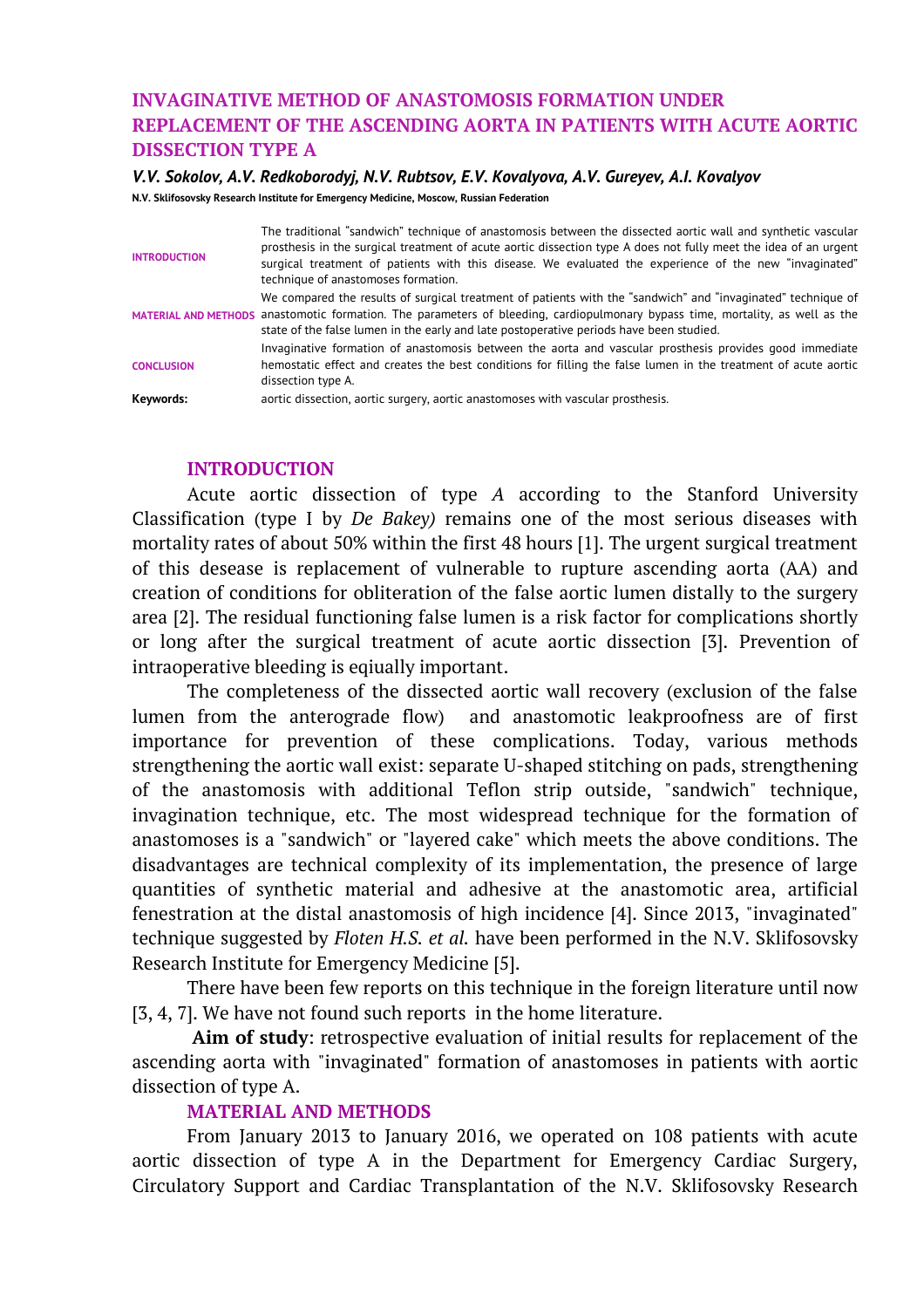Institute for Emergency Medicine. Plastic surgery of the anastomosis was performed in 92 patients involved in the study. The average age of patients was  $54.3\pm5.2$  years, of whom 76.8% were male patients. In all cases, the cause of the disease was degenerative and dystrophic process in the aortic wall (macroscopic areas of atheromatosis and lipodystrophy visualized intraoperatively with signs of the aortic wall destruction, regarded by histological examination as manifestations of atherosclerosis).

Most patients underwent cannulation of common femoral artery and both caval veins, artificial circulation (AC) with mild hypothermia (32-34°C). Myocardial protection was cardioplegic "Consol" solution (800-1,400 ml, repeatedly administered every 25-30 minutes into the coronary sinus, or rarely into mouths of coronary arteries) or "Custodiol" (2,000-3,000 ml, single dosing into the coronary sinus). In recent years, coronary sinus cannulation has been usually performed "blindly", without right atriotomy. The aorta was clamped just proximally to the mouth of the brachiocephalic trunk. In the majority (92.4%) of patients, proximal fenestration was located in the AA, in the other patients it was located in the aortic arch.

All patients underwent AA replacement, combined with aortic valve replacement in 21 (19.4%) patients, and partial or total aortic arch replacement in 23 (21.3%) cases.

At the same time, the distal anastomosis was formed in all patients with a reconstructive technique which was selected intraoperatively according to pathological features of the disease in each individual case. Initially, the possibility of "invagination" technique was assessed in each case. In patients with an intact thin intima sufficient to perform duplication, we performed the "invagination" technique. If patients had thickened or insufficient intima, we perfomed a "sandwich" technique.

In 33 (35.9%) patients (group A), the ascending aorta replacement with "invaginated" formation of anastomoses was performed. In 59 (64.1%) patients (Group B), we performed a "sandwich" technique.

We devided operated patients into two equal subgroups according to the amount of surgery (supracoronary AA replacement with plastic reconstruction of both anastomotic areas) to assess the duration of artificial circulation and myocardial ischemia:  $A1 - 10$  patients with "invagination" plastic reconstruction;  $B1 - 23$ patients who had the "sandwich" surgery. The subgroups included all patients with a given intervention, randomization was not performed.

According to *Floten H.S. et al.* [5], an "invaginated" anastomosis is formed by adventitial duplication, with fixed intima between its leaflets which allows to isolate the false lumen with biological tissues without synthetic materials and adhesive. The "invaginated" anastomosis is formed as follows. The aorta is cut 2 cm above the sinotubular junction level. U-shaped stitches (prolene 6/0) fix dissected commissures of the aortic valve on pads. Then, the aortic wall is separated in the udissected area with by circular division of adventitia and intima to the level of sinotubular junction. Separated inner and outer layers of the aortic wall are cut circularly at different levels: the intima is cut 7-8 mm distally to the sinotubular junction, the adventitia is cut 1 cm distally to the edge of the cut intima. The adventitia is rolled inside the aorta, creating duplication over the edge of the intima. The resulting three-layer structure is circularly fixed with horizontal mattress suture (6/0 prolene). The continuous locking stich (4/0 prolene) is put on the anastomosis between a synthetic vascular graft and the aorta at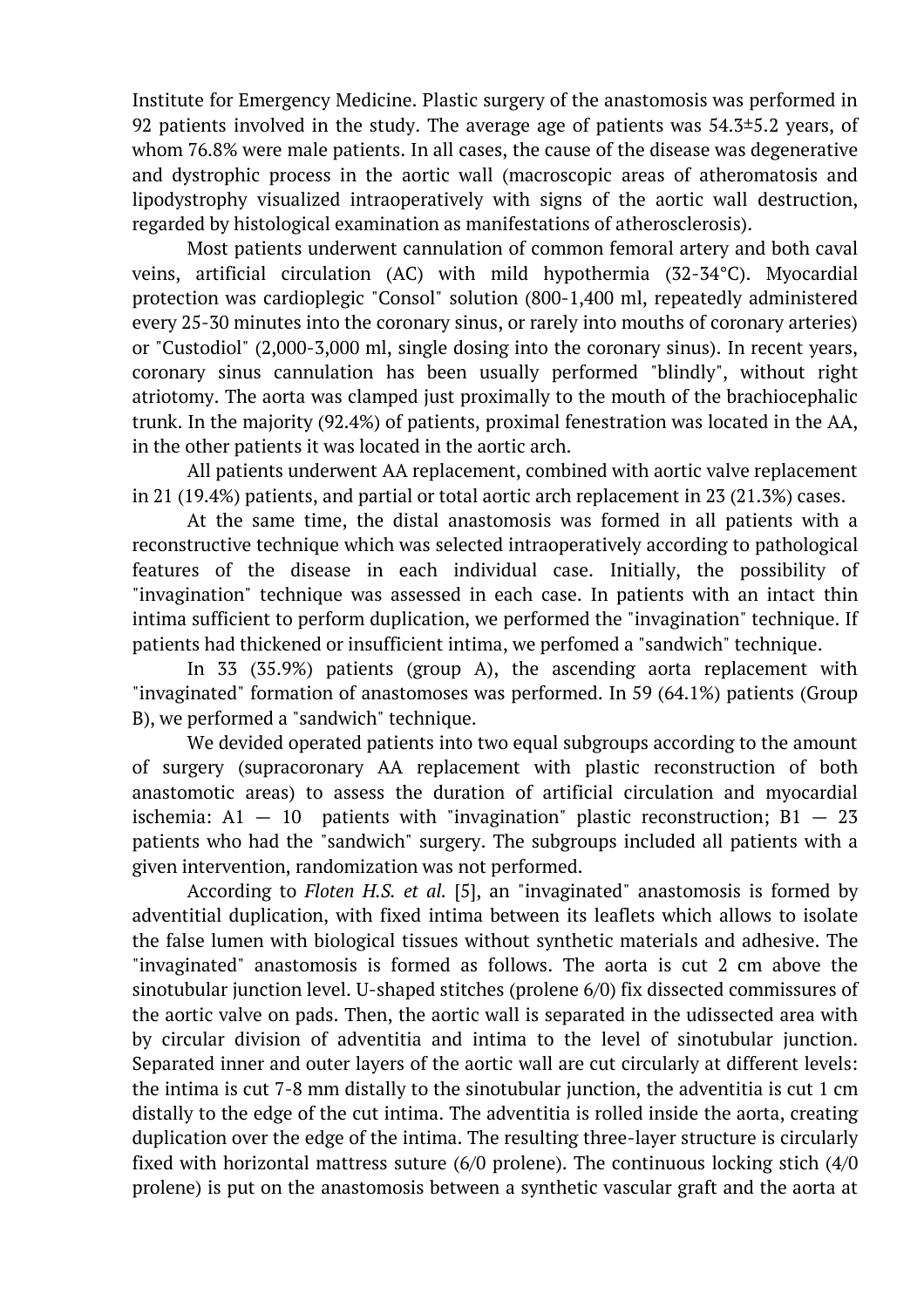the level of plastics, and locking stiches are put above mattress stiches. Continuous locking stiches (prolene 5/0) followed by anastomosis formation with the distal edge of the vascular graft with the same continuous stich (4/0 prolene) is a distinctive aspect of adventitia fixation, invaginated into the aortic lumen (Figs. 1 and 2) .

Existing modifications of "invagination" techniques differ in fixing the adventitia. Among such techniques we may note continuous suturing at the proximal plastics [6] or strengthening of invagination area with a Teflon strip outside the aorta [7] (Fig. 3).

In our practice, we formed adventitial invagination using prolene suture 5/0 or 4/0. The anastomosis between the aorta and zero-porosity vascular graft soaked in gelatin *(Vascutek)* or collagen *(InterGard)*, was formed using prolene suture 4/0 or 3/0 [6].

Monitoring of the aorta was performed in all surviving patients approximately on day 10 after the surgery and 6 months after the surgery, including transthoracic echocardiography and multislice computed tomography of the aorta with bolus contrast enhancement (*Aqulion PRIME*, contrast agent *Omnipaque*). In lethal cases, the quality of anastomosis was assessed at autopsy.

The statistical analysis was performed using Student's t-test for statistical significance.

# **RESULTS**

The average duration of artificial circulation in the A1 subgroup was  $146.0\pm11.8$ min, in B1 subgroup  $-151.9\pm13.2$  min; the average duration of myocardial ischemia  $-$ 107.8±12.1 and 107.9±10.3 min respectively.

In group A, cases of intra- and postoperative bleeding were not observed. In group B, uncontrolled intraoperative bleeding occurred in 7 patients (11.9%), and in all cases the cause was leakage from the rear semicircle of the proximal anastomosis.

The decision to use biological adhesive as an additional method of achieving tightness was made in 72.7% of patients of group A in the presence of areas with a thick, blood-soaked adventitia along the anastomotic line. In group B, the adhesive was applied in 100% of cases as a routine method in the area of "sandwich"-plastics.

The mortality rate was 28.3%. Of 26 dead, 5 patients were of group A and 21 patients were of group B. All patients in group A died of multiple organ dysfunction syndrome (MODS). In group B, 17 (80.9%) patients died of MODS, and 4 (19.1%) patients died of uncontrolled intraoperative bleeding.

The control examination approximately on day 10 in the majority of survivors (92.9%) and autopsy in all the deseased revealed the lack of fenestration in the area of distal anastomosis and initiation of the false aortic lumen thrombosing. A similar scenario was observed only in 31 (52.5%) patients in group B. The other 28 (47.5%) patients had signs of fenestration at the level of the distal anastomosis with the lack of thrombotic signs in the false lumen.

In the late period, we examined 23 patients of group A and 27 patients of group B (the latter included 18 patients who had early postoperative fenestration at the level of distal anastomosis). Thrombosing of the false lumen of the aorta from the distal anastomosis to next fenestration was observed in all patients of group A and in 9 (33.3%) patients of group B without fenestration at the distal anastomosis. In 10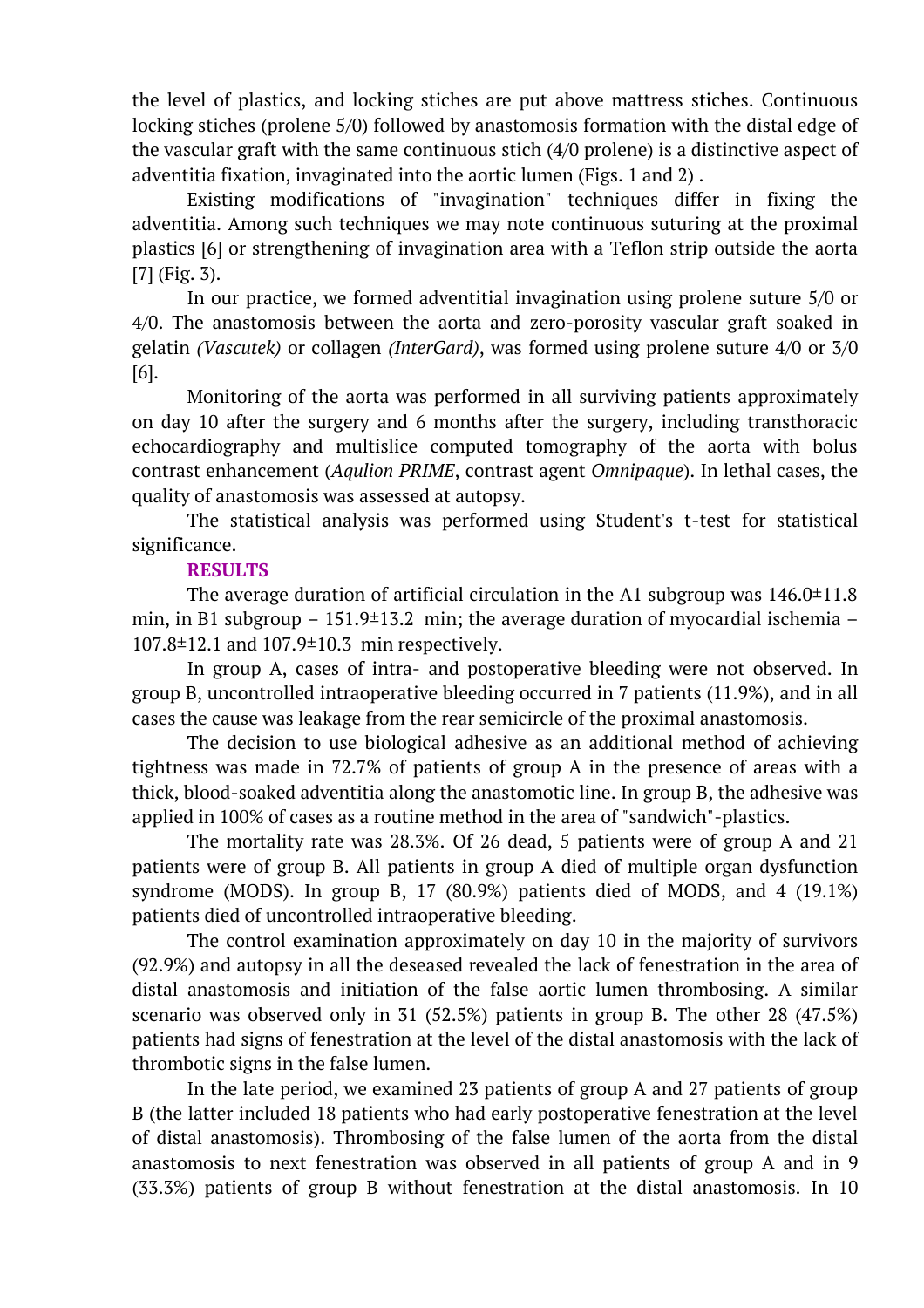(37.0%) patients of group B with artificial fenestration at the level of the distal anastomosis, thrombosing of the false lumen was not observed. In the other 8 (29.7%) patients, thrombosing was partial.

# **DISCUSSION**

Residual functioning of the false lumen is a risk factor for shirt-term and longterm complications of surgical treatment for acute aortic dissection [3]. The lack of conditions for its obliteration with the classic "sandwich" technoque is associated with creation of artificial fenestration at the level of the distal anastomosis. The reason for its occurrence is the need to use a more "rough" suture (polypropylene suture 3/0, needle 26 mm), as well as the higher physical effort when suturing to overcome the "sandwich" (2 strips of synthetic material  $+$  intima-media and media-adventitia  $+$ thrombotic mass between layers in some patients). [4] The "invagination" method of anastomosis formation is devoid of such shortcomings, and, as can be seen from the data presented, the aortic replacement gives the best results in obliteration of the aortic false lumen if performed according to this technique. In our study, the early postoperative thrombosing of the false lumen was observed in 93.9% of patients in group A and only in 52.5% of patients in group B. Similar results were obtained in the long-term period: thrombosing of the false lumen of the distal anastomosis in 100% of patients in group A (Figure 4) versus 33.3% of patients in group B (Fig. 5). Thus, the preference of "invagination" technique to "sandwich" is obvious.

It should be noted that the "invagination" technique is comfortable to be performed only in cases of thin morphologically unaltered intima sufficient for duplication. In our opinion, the presence of thickened, significantly changed intima of reduced mobility is the contraindication to this technique. Comparing groups of patients with various techniques performed and also basing on own experience, we emphasize that each technique has indications and limitations.

Analyzing the mortality, it should be noted that the vast majority of adverse outcomes are assocoated with MODS (22 patients out of 26). It is known, that predictors of MODS are the patient's age (as a defining indicator of "senility" factor), the severity of comorbidities, malperfusion, artificial circulation and myocardial ischemia [1]. In our study, the average age difference between the treatment groups was not statistically significant  $(t_{\text{EXP}}< t_{\text{CR}}$  when  $p \le 0.05$ , Fig. 6). The severity of comorbidities was not possible to be evaluated due to the emergency of an underlying desease and urgent surgical treatment. The study included patients with no malperfusion syndrome.

The duration of AC and myocardial ischemia in our observation were not significantly different from those in the group of "sandwich" technique,  $(t_{\text{EXP}} < t_{\text{CR}}$  when *p*≤0.05), whereas others have reported a faster performance of "invagination" plastics than using "sandwich" [3-5]. The findings of our study do not indicate differences which is probably associated with the small volume of patient sampling and less experience in comparison with foreign colleagues.

The important factor determining the outcome of patients, is prevention of intra- and postoperative bleeding. We experienced 7 observations of uncontrolled intraoperative anastomotic bleeding in patients of group B. In group A, such complications were not observed. The advantage of "invagination" procedure in this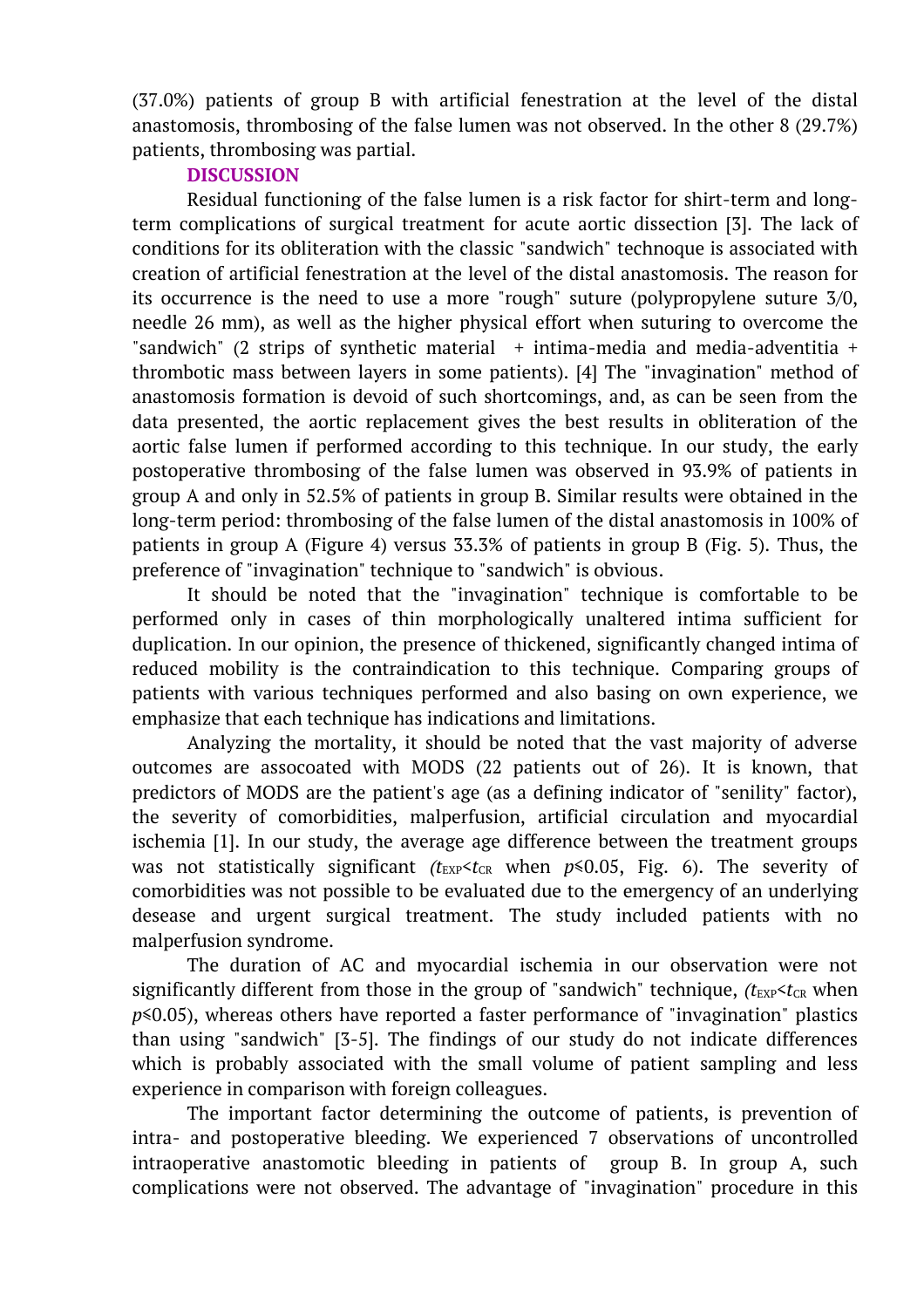case is obvious, however, in view of the small number of patients in a representative sampling, this result is not statistically significant.

With years of experience in surgery of aortic dissection, it should be noted that bioadhesives improve the anastomotic tightness [2, 8]. However, it is known that its use is correlated with the frequency of false aneurysms formations in the postoperative period [8]. One of the advantages of "invagination" technique noted by its authors is the lack of bioadhesives (and more rare incidence of pseudoaneurysms as a consequence), evaluating "invaginated" anastomoses as mostly sealed [5]. In own practice of "invagination" technique adoption, we used bioadhesives to achieve reliable sealing of anastomoses in all cases for fear of intraoperative bleeding. In recent years, we have accumulated enough experience, and abandoned the routine use of bioadhesives for anastomotic sealing. We use it only when working with thicker, compacted, blood-soaked adventitia. This has led to the fact, that the usage of bioadhesives in the "invagination" technique is about 70% today versus 100% in the group of patients with a "sandwich" procedure. We had no cases of AA pseudoaneurysms formations in patients of both groups.

The "invagination" technique was suggested by authors in 1995 [5]. We have not found any reports mentioning this technique in the home literature. Analyzing own experience and discussing this procedure with colleagues from other hospitals, it should be emphasized once again that the use of "invagination" technique is usually possible with a relatively intact intima, which is important for the acute phase of aortic dissection. Most cardiovascular centers of our country are working with patients in the chronic phase of this disease, which objectively restricts the performance of the technique. The material on the use of "invagination" method of anastomotic formation forming has been accumulated in the first aid and health care facility where patients with acute aortic dissection are exactly treated. Studying the foreign literature, we noted that the whole experience of using the analyzed methods had been also accumulated in clinics providing care for patients in the acute stage of the disease.

### **CONCLUSION**

The invaginative method of anastomotic formation between the aorta and vascular graft provides good immediate hemostatic effect and creates better conditions for the false lumen thrombosing in the treatment of acute aortic dissection type A with maximum elimination of synthetic materials from the surgery area. This technique successfully meets all the principles of the urgent surgical treatment in patients with acute aortic dissection and it is a good alternative to the standard technique of "sandwich" with the use of Teflon strips and biological adhesive between the dissected aortic wall and synthetic vascular graft. Regarding the substantiation, it should be noted that this study has objective limitations due to retrospective analysis and differentiated approach to the use of techniques in patients with different morphological features of the disease. Nevertheless, the accumulated clinical experience confirms, that "invaginated" technique in certain clinical situations has not only the right to exist, but deserves wider application.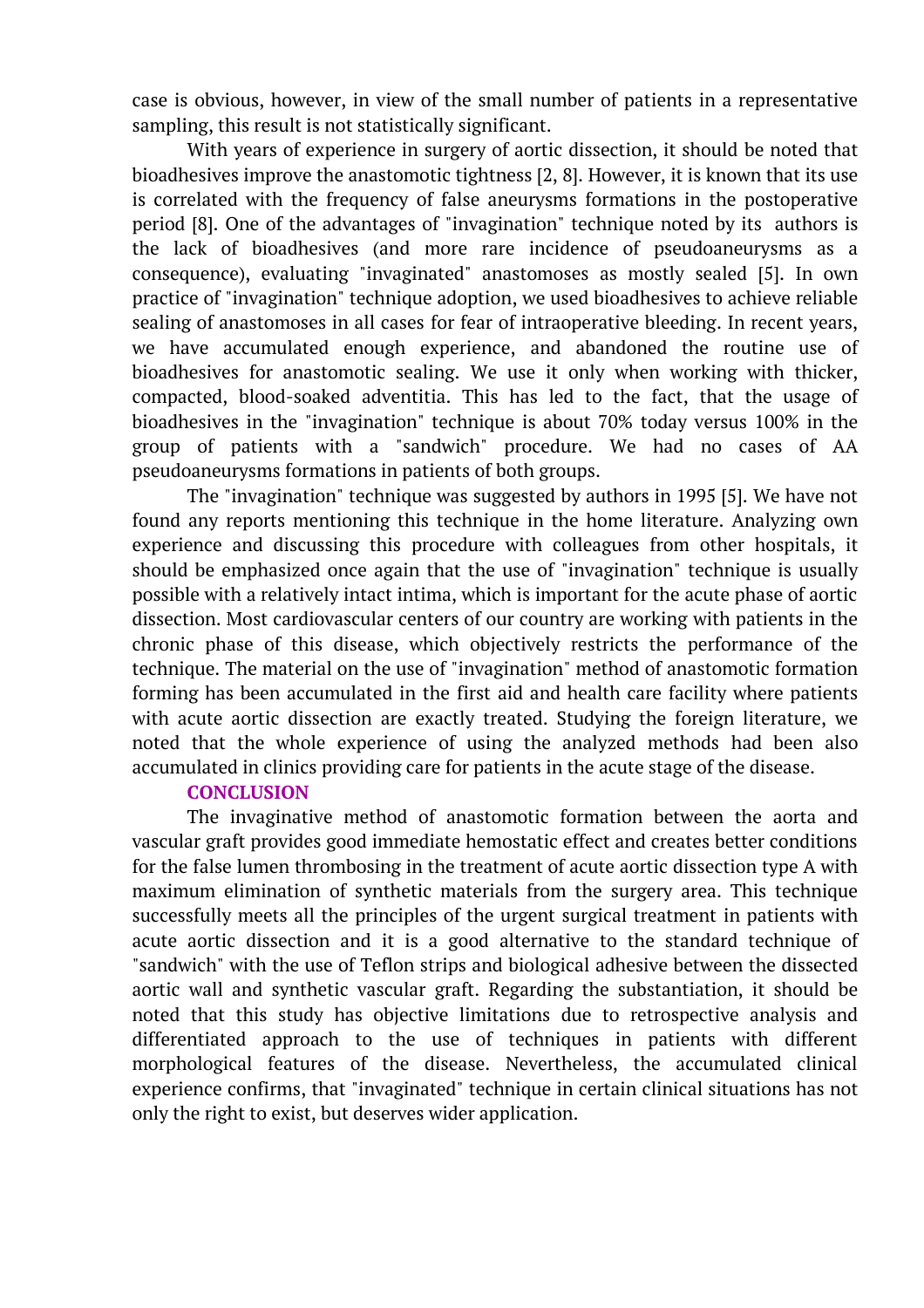

Fig. 1. Invaginative method of proximal anastomosis formation [5]



Fig. 2. Invaginative formation of distal anastomosis [5]



Fig. 3. Modification of invaginative technique by *Rylski B et al.* [7]



Fig. 4. Thrombosing and the absence of artificial fenestration of the aortic false lumen in a patient of group A, 6 months after the surgery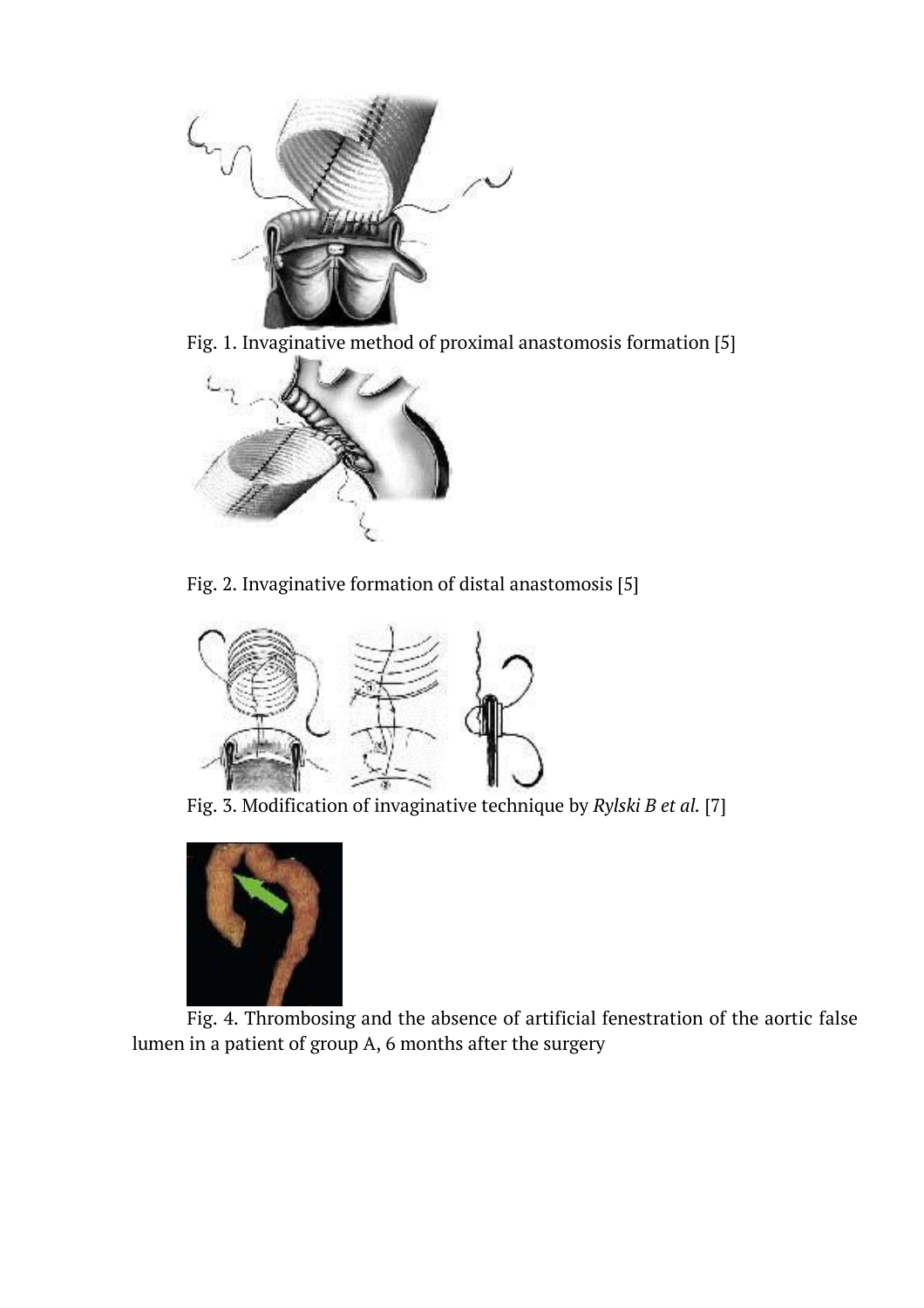

Fig. 5. Artificial fenestration and abscence of false lumen thrombosing in a patient of group B, 6 months after the surgery



Fig. 6. Distribution of Student's *t*-test in group A and group B according to "age of patients"

## **REFERENCES**

1. 1. Chavanon O., Costache V., Bach V., et al. Preoperative predictive factors for mortality in acute type A aortic dissection: an institutional report on 217 consecutives cases. *Interact Cardiovasc Thorac Surg*. 2007; 6 (1): 43–46.

2. Göbölös L., Philipp A., Foltan M., Wiebe K. Surgical management for Stanford type A aortic dissection. *Interac Cardiovasc Thorac Surg.* 2008; 7 (6): 1107– 1109.

3. Kim S.W., Sung K., Lee Y.T., et al. Aortic false lumen patency following the adventitial inversion technique for acute DeBakey Type I Aortic Dissection. *J Card Surg.* 2010; 25 (2): 548–553.

4. Tanaka K., Morioka K., Li W., et al. Adventitial inversion technique without the aid of biologic glue or Teflon buttres for acute type A aortic dissection. *Eur J Cardiothoracic Surg.* 2005; 28 (6): 864–869.

5. Floten H.S., Ravichandran P.S., Furnary A.P., et al. Adventitial inversion technique in repair of aortic dissection. Ann Thorac Surg. 1995; 59 (3): 771–772.

6. Sokolov V.V., Redkoborodyy A.V., Rubtsov N.V. Invaginatsionnaya metodika formirovaniya anastomozov pri protezirovanii voskhodyashchey aorty u bol'nykh s ostrym rassloeniem aorty [Invaginative method of forming anastomosis with prosthetic ascending aorta in patients with acute aortic dissection]. *Zdorov'e stolitsy– 2014: tez. dokl. XIII Mosk. Assamblei* [Health capital–2014: abstracts of the XIII Moscow Assembly]. Moscow, November 20–21 2014. Moscow, 2014. 123–124. (In Russian).